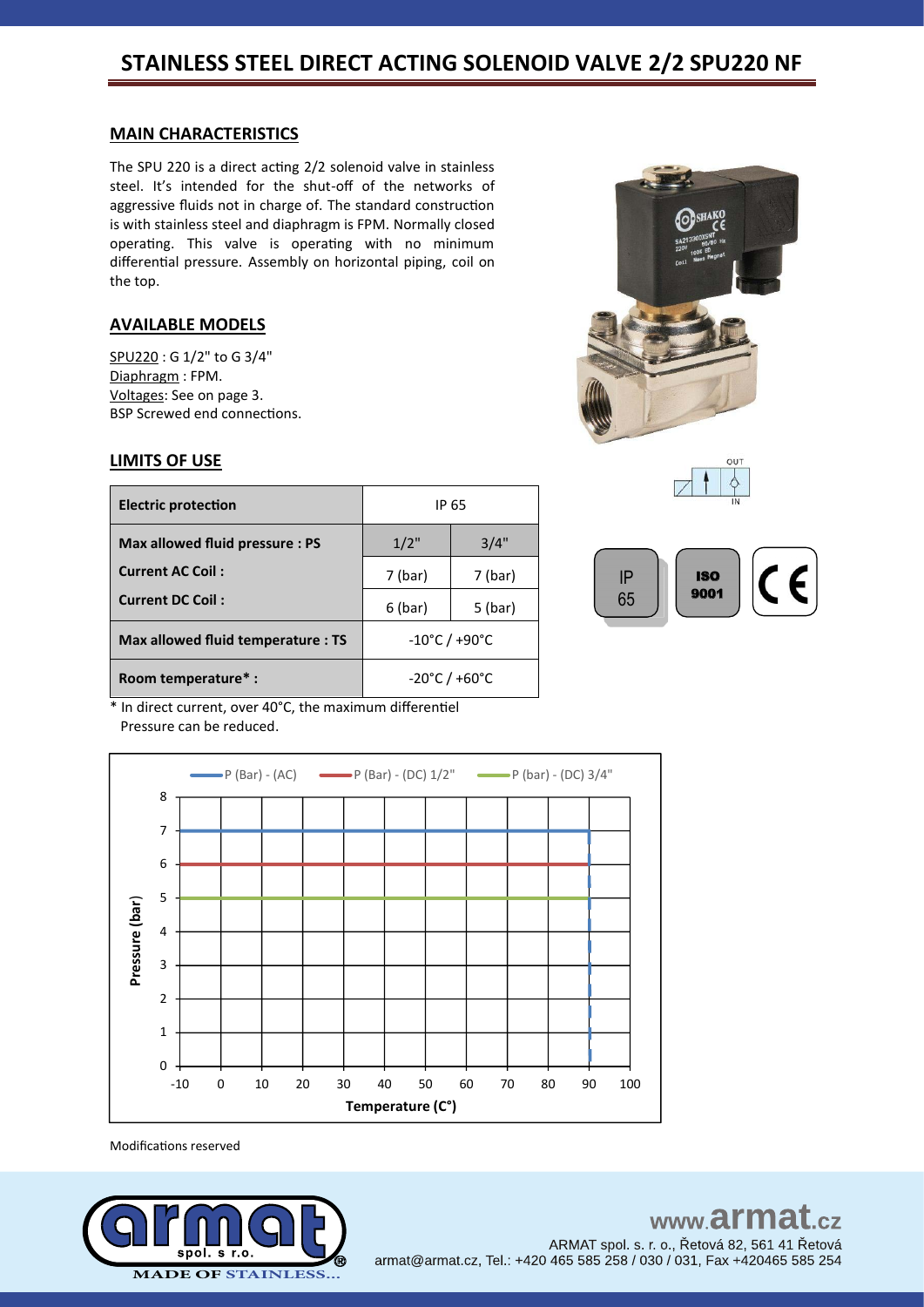# **STAINLESS STEEL DIRECT ACTING SOLENOID VALVE 2/2 SPU220 NF**

## **REGULATIONS AND STANDARD OF CONSTRUCTION**

| <b>Item</b>                        | <b>Standard</b>                     | <b>Item</b>               | <b>Standard</b> |
|------------------------------------|-------------------------------------|---------------------------|-----------------|
| Pressure Equipment Directive 97/23 | $1/2$ " to $3/4$ ": A3 § 3 excluded | Stainless steel materials | EN 1503-1       |
| Low voltage directive CE 73/23     | catégory I                          | <b>BSP Thread</b>         | <b>ISO 228</b>  |
| Connector                          | DIN 43650                           | Sizing                    | EN 12516-1      |

## **DIMENSIONS (mm) AND WEIGHT (kg)**

| <b>DN</b> | A    | B   |    | Weight (Kg) |
|-----------|------|-----|----|-------------|
| G 1/2"    | 66,5 | 101 | 48 | 0,66        |
| G 3/4"    |      | 89  | 48 | 0,84        |



## **HYDRAULICS CHARACTERISTICS**

| <b>DN</b> | Port (R)<br>(mm) | Kv<br>$(m^3/h)$ | Max Diff. AC.<br>Pressure (bar) | Max Diff. DC.<br>Pressure (bar) | <b>Operating time (s)</b> |  |
|-----------|------------------|-----------------|---------------------------------|---------------------------------|---------------------------|--|
| G $1/2"$  | 13               | 3,2             |                                 |                                 |                           |  |
| G 3/4"    | 20               | 6,9             |                                 | ٮ                               | 20-60 ms                  |  |

Modifications reserved

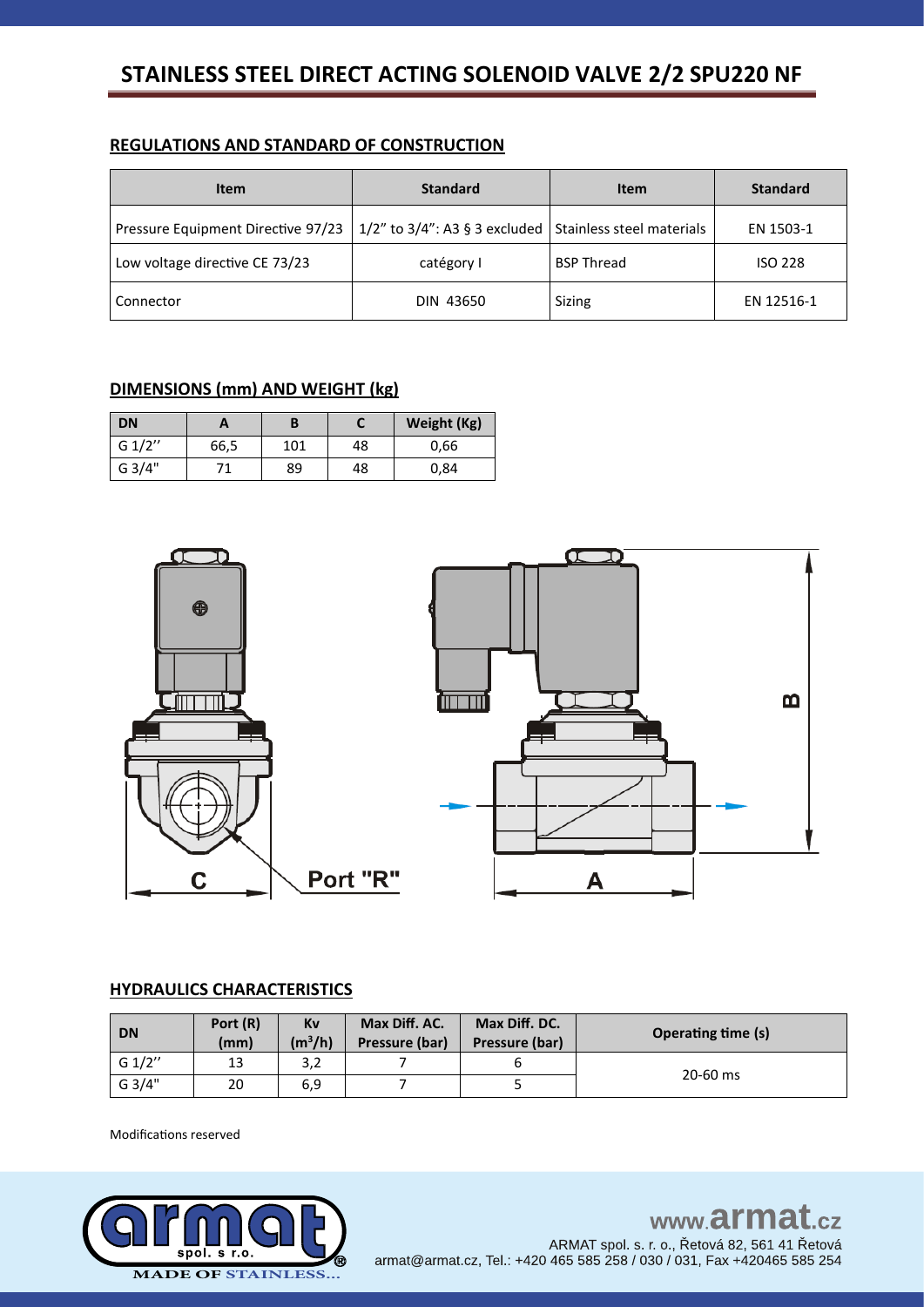# STAINLESS STEEL DIRECT ACTING SOLENOID VALVE 2/2 SPU220 NF

### **ELECTRIC CHARACTERISTICS**

Coil classified F. Duty 100%. Connecting by connector T30.

| Coil | Current | Available voltages (V) |    |     | <b>Frequency</b> |       | <b>Power consumption</b> |         |
|------|---------|------------------------|----|-----|------------------|-------|--------------------------|---------|
|      | AC Coil | 24                     | 48 | 110 | 230              | 50 Hz | 60 Hz                    | 18,1 VA |
|      | DC Coil |                        | 24 |     |                  |       |                          | 15 W    |

### **CONSTRUCTION**

| N°           | <b>Item</b> | <b>Material</b>        |  |  |  |  |
|--------------|-------------|------------------------|--|--|--|--|
| 1            | Body        | Stainless steel 1.4408 |  |  |  |  |
| $\mathbf{2}$ | Gasket      | <b>PTFE</b>            |  |  |  |  |
| 3            | Diaphragm   | FPM                    |  |  |  |  |
| 4            | Plunger     | Stainless steel 1.4301 |  |  |  |  |
| 5            | Spring      | Stainless steel        |  |  |  |  |
| 6            | Cover       | Stainless steel 1.4408 |  |  |  |  |
| 7            | Tube guide  | Stainless steel 1.4301 |  |  |  |  |
| 8            | Screw       | Stainless steel 1.4301 |  |  |  |  |
| 9            | Coil        | PBT +30 % GF           |  |  |  |  |
| 10           | Washer      | Zincated steel         |  |  |  |  |
| 11           | Nut         | Zincated steel         |  |  |  |  |
| 12           | Connector   | Plastic                |  |  |  |  |
| 13           | Gasket      | <b>NBR</b>             |  |  |  |  |
| 14           | Screw       | Stainless steel 1.4301 |  |  |  |  |



**Modifications reserved** 



www.armat.cz ARMAT spol. s. r. o., Řetová 82, 561 41 Řetová armat@armat.cz, Tel.: +420 465 585 258 / 030 / 031, Fax +420465 585 254